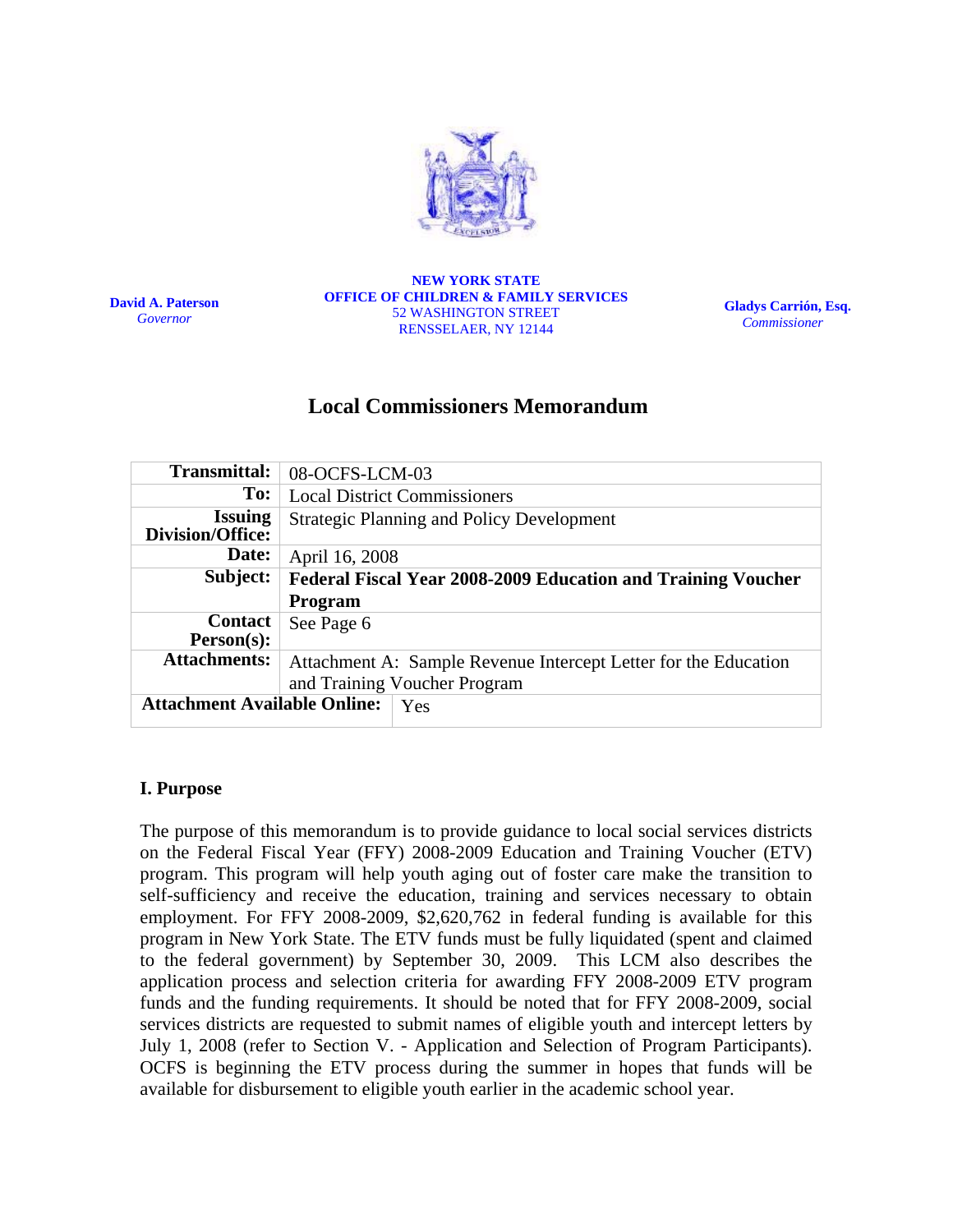Recognizing the importance of education in helping youth successfully transition to selfsufficiency, many local social services districts have demonstrated their commitment to assisting youth within their jurisdiction to pursue post-secondary educational and vocational training opportunities through participation in the ETV program. An eligible youth participating in the ETV program when he or she attains 21 years of age may continue to receive an ETV voucher until the youth attains 23 years of age, provided the youth continues to be enrolled in and attending a post secondary educational or vocational training program and is making satisfactory progress toward completion of that program.

Most of the youth enrolled in the ETV program are attending a college or university. Local districts are reminded that youth attending vocational training programs also may be eligible for the ETV program. Encouraging youth to receive their high school diploma and continue on with college or attend a vocational training program which will prepare them for employment is the best-case practice for youth to achieve success.

The Office of Children and Family Services (OCFS) will continue to contract with the Orphan Foundation of America (OFA) to administer and serve as New York State's fiscal agent for the ETV program for FFY 2008-2009. OFA has administered the ETV program for New York State for the past four years. OFA has more than 15 years' experience administering college and vocational scholarships for foster youth. It has information on, and access to, other scholarship programs for foster youth. OFA has been working with the U.S. Department of Health and Human Services' Administration for Children and Families on the ETV program. OFA administers the ETV program for several other states and has automated systems to support administration of the program. Among other things, OFA has automated the application forms and record retention for audit purposes. OFA has a national network of hundreds of volunteers who provide adjunct services such as mentoring, tutoring, and internships to scholarship recipients.

### **II. Background**

The Promoting Safe and Stable Families Amendments of 2001, Public Law 107-133, was signed into law on January 17, 2002. Title II, Section 201, of the amendments, entitled "Education and Training Vouchers for Youths Aging Out of Foster Care," amended section 477 of Title IV-E of the Social Security Act, targeting additional resources specifically to meet the education and training needs of youth aging out of foster care.

Under this program, eligible youth may receive up to \$5,000 per year to attend a postsecondary education or vocational training program. The federal law specifies that youth eligible for vouchers under this program include foster care youth and former foster care youth who have not yet attained the age of 21 years who are eligible for services under the Chafee Foster Care Independence Program (CFCIP), and youth adopted from foster care after the age of 16. A youth participating in the ETV program when he or she attains 21 years of age may remain eligible until the youth attains 23 years of age.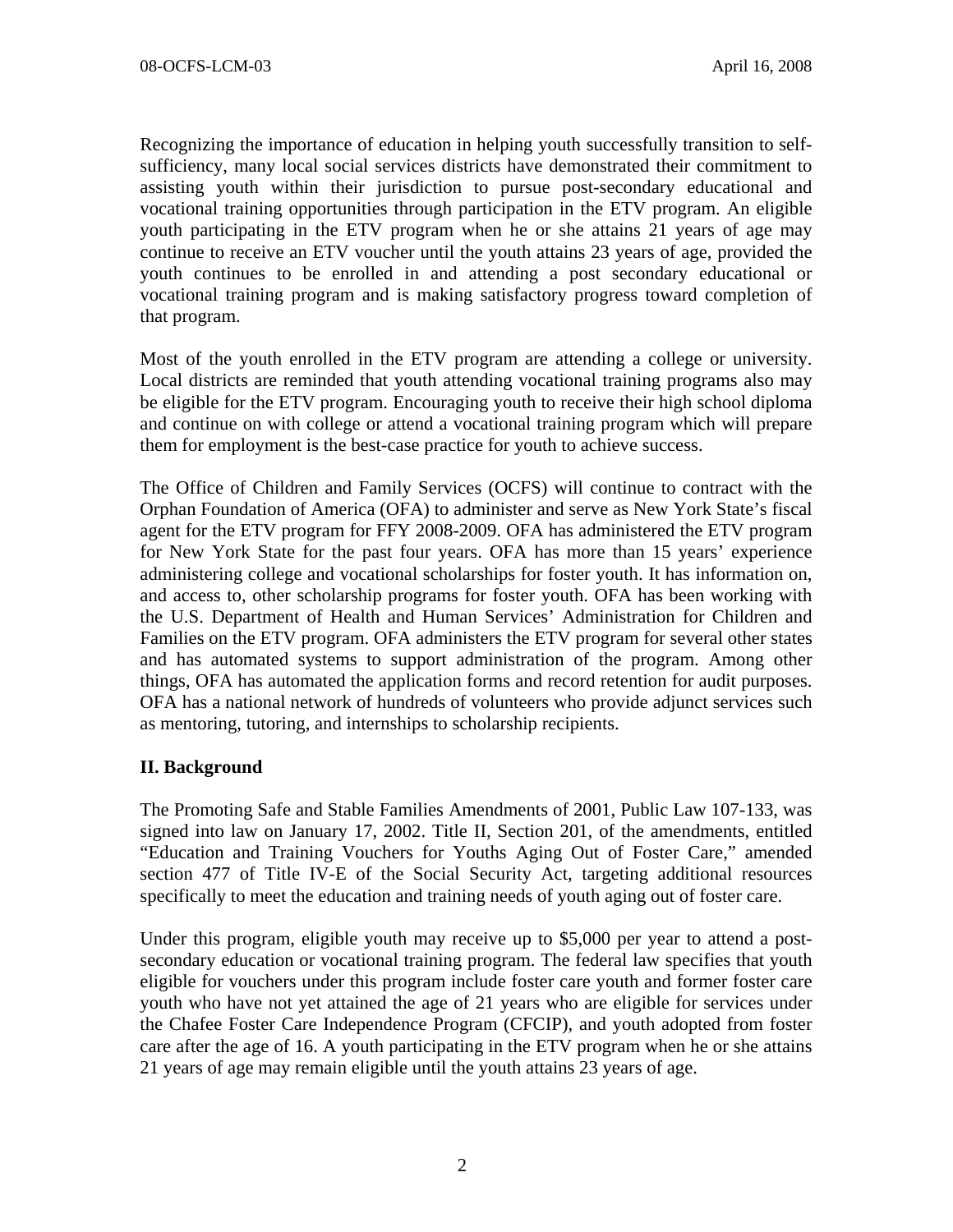Since the ETV program began in FFY 2003-2004, over 800 youth have received an ETV award each year. During FFY 2007-2008, approximately 810 youth statewide were awarded ETV funds. For FFY 2007-2008, \$2,692,620 in federal funds was available to New York State for this program. Priority was given to youth over the age of 21 who had received an ETV award in FFY 2006-2007 and who continued to be enrolled in and attending a post-secondary educational or vocational training program and were making satisfactory progress toward completion of that program.

### **III. Funding Requirements**

For FFY 2008-2009, \$2,620,762 in federal funding is available for the ETV program.

Federal law establishes a 20 percent match requirement in order to access ETV funds. For the past several years, OFA contributed a portion of the required match. For FFY 2008- 2009, OFA will continue to contribute a portion of the required match. As a result of the OFA contribution, the local social services district match requirement is 12.5 percent, consistent with the local district match requirement for the FFY 2004-2005, FFY 2005- 2006, FFY 2006-2007 and FFY 2007-2008 ETV programs.

The ETV match must be a cash match based on the total amount awarded for each voucher. Attached is a form letter that authorizes OCFS to intercept funds otherwise due to the local district to finance its match requirement. Districts interested in supporting eligible youths' participation in continuing their education/training beyond high school must complete and send this form to OCFS by July 1, 2008. The form requires a district to specify the maximum total contribution available from the district to match all of the ETV vouchers it is willing to support. Since the district's cash contribution is 12.5 percent of the total voucher, the district must provide \$625 (12.5 percent of \$5,000) for each \$5,000 voucher, the maximum amount allowable for any eligible youth.

### **IV. ETV and Chafee Funds**

Appropriations law precludes the use of general Chafee Foster Care Independence Program (CFCIP) funds to supplement the \$5,000 per year ceiling that an eligible participant may receive under the ETV program. Social services districts are advised that a district's CFCIP allocation may not be used for expenses associated with institutions of higher education that are eligible for reimbursement under the ETV program, but may be used for other non-higher educational learning activities (such as GED programs, mentoring programs and other supportive services for eligible youth). Therefore, only ETV funds must be used for room and board expenditures, tuition at a post-secondary educational institution, or child care expenses for former foster care youth 18-20 years of age who are in the ETV program. CFCIP funds are not appropriate for these uses. Local social services districts are reminded that districts may use their CFCIP allocation for expenditures related to a youth entering a post-secondary educational or vocational training program. This would include, for example, expenditures for scholastic aptitude tests including SAT/ACT/PSAT required for admission to many colleges and universities, applications for admission to college or vocational training programs,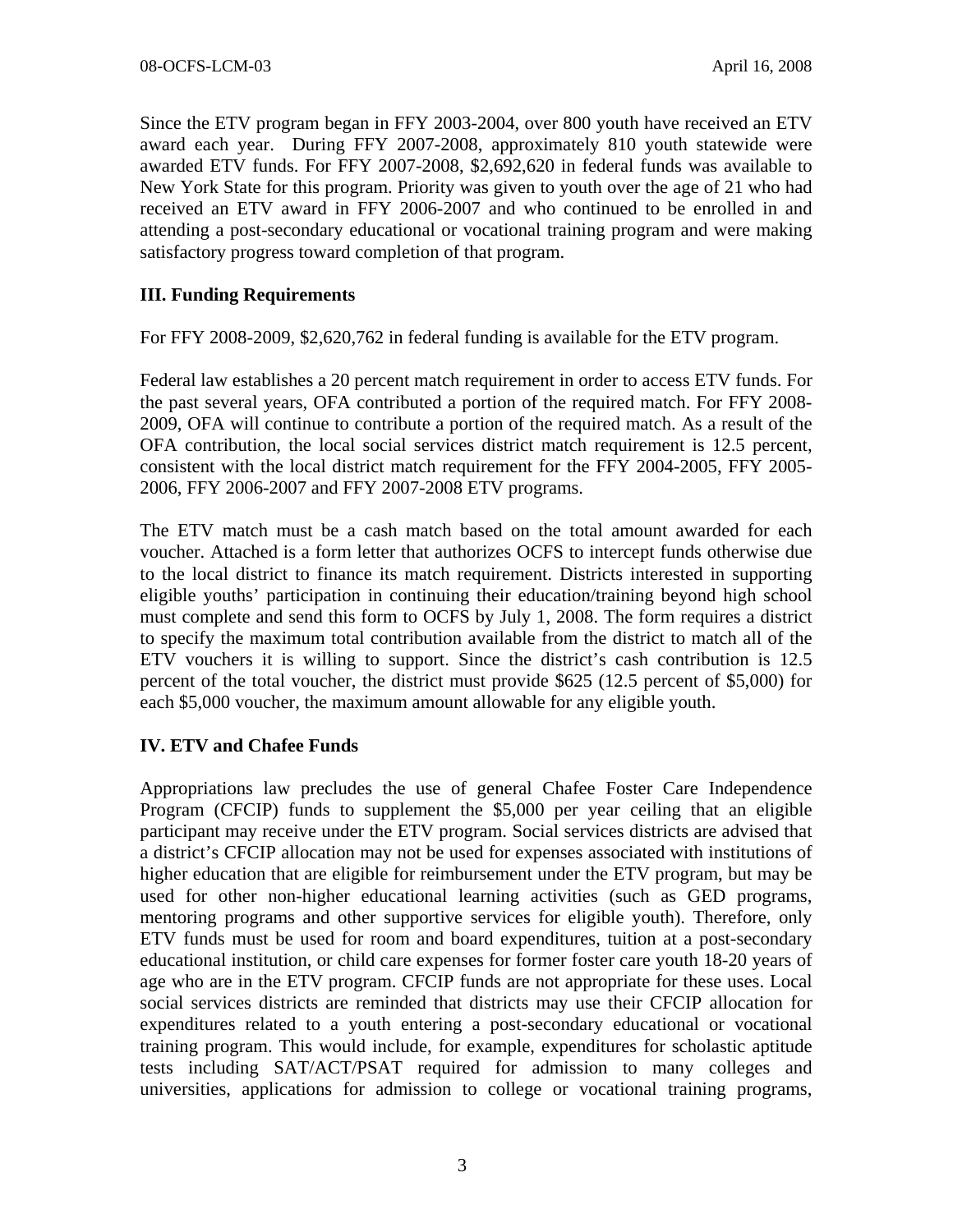examinations for attendance at a vocational training program, visits to colleges/vocational training programs, clothing for interviews at a post-secondary educational program or vocational training program, and other supports and services needed by a youth to prepare for successful attendance at a post-secondary educational or vocational training program.

#### **V. Application and Selection of Program Participants**

Youth eligible for vouchers under this program are foster care youth and former foster care youth, including youth placed in OCFS custody, who have not yet attained the age of 21 years who are eligible for services under the CFCIP, and youth adopted from foster care after the age of 16. A youth participating in the ETV program when he or she attains 21 years of age may remain eligible until the youth attains 23 years of age, provided the youth continues to be enrolled in and attending a post secondary educational or vocational training program and is making satisfactory progress toward completion of that program.

The following priorities will be applied in the initial selection of eligible participants for the ETV program for FFY 2008-2009:

- First priority will be given to youth over the age of 21 who had received an ETV award in FFY 2007-2008 who continue to be enrolled in and attending a postsecondary educational or vocational training program and are making satisfactory progress toward completion of that program.
- Second priority will be given to any other youth who received an ETV award in FFY 2007-2008.
- Third priority will be given to youth who are 20 years of age and will be 21 by July 1, 2009, and who are enrolled in and attending a post-secondary educational or vocational training program and are making satisfactory progress toward completion of that program. These youth would not have received an ETV award in FFY 2007-2008.
- Fourth priority will be given to youth who are 17, 18, 19 and 20 years of age who are enrolled in and attending a post-secondary educational or vocational training program and making satisfactory progress toward completion of that program.

Local social services districts must:

1. Identify eligible youth and submit names to OFA by **July 1, 2008**, through OFA online application (http://www.statevoucher.org );

2. Electronically mail to: NYS@statevoucher.org by **July 1, 2008,** a separate list of youth identified by the district as eligible recipients of a voucher; and

3. Submit by **July 1, 2008,** an intercept letter to Ms. Sharon Morris, Division of Child Welfare and Community Services, NYS Office of Children and Family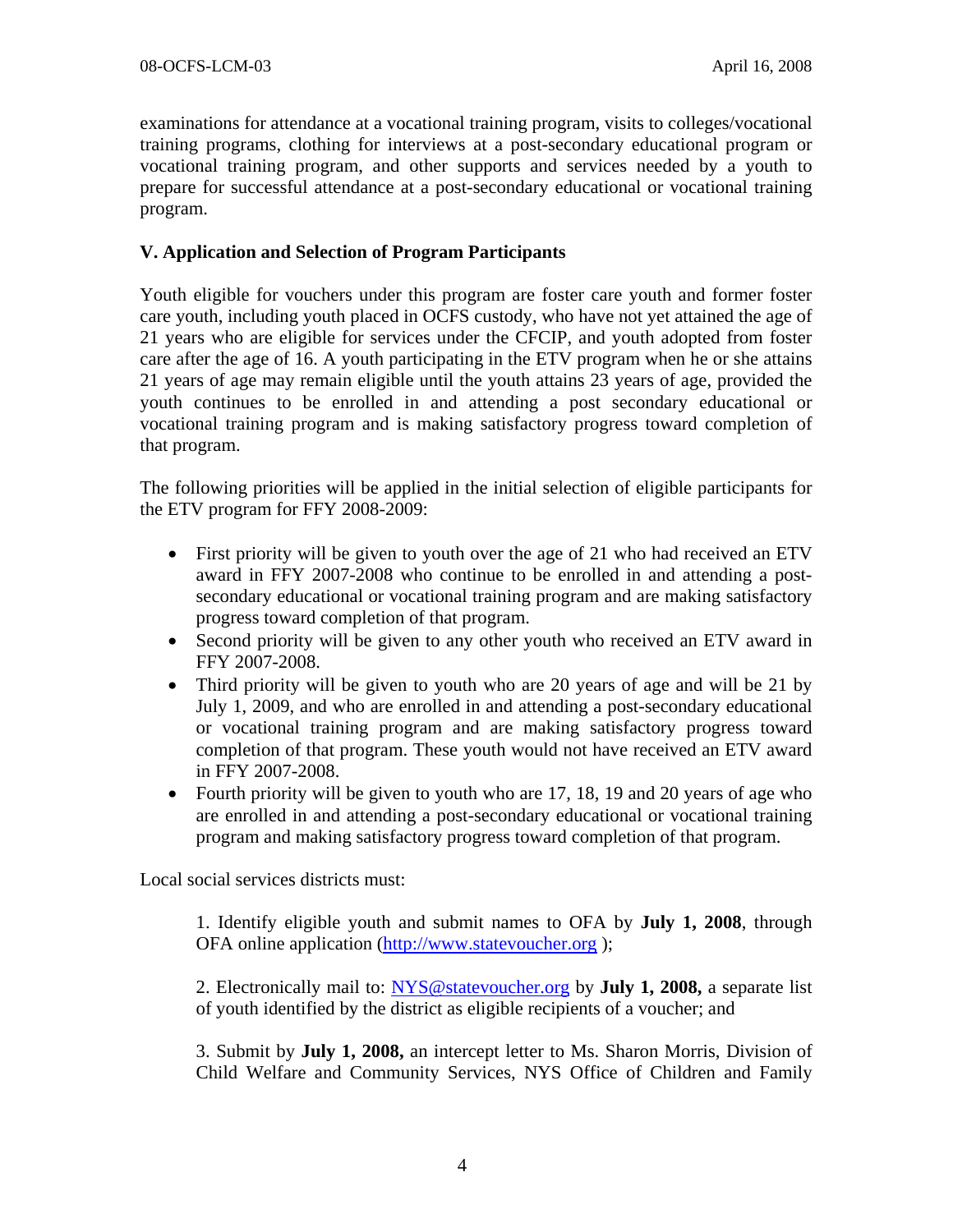Services, 52 Washington Street, Room 331 North Building, Rensselaer, NY 12144.

Either the district or the youth may complete the ETV application online at the OFA website http://www.statevoucher.org. The names on the completed online applications must be consistent with the list of eligible youth submitted by districts to OFA. After vouchers have been awarded for those names submitted by July 1, 2008, and if additional funds are available, applications will be accepted on a rolling basis and will not be subject to the priorities.

The online application will require demographic information such as the name of the post-secondary educational or vocational training program the youth is currently enrolled in and/or attending, which priority is applicable to the youth, and the amount of funds being requested for costs of attending a post-secondary educational or vocational training program. OFA will use the information provided on the application to determine eligibility and construct an ETV award for the student. The ETV award will be the lesser of the \$5,000 maximum ETV award or the total cost of participation net of any other available resource.

OFA will work with participating local districts to establish eligibility of applicants for funding. Local districts must respond to OFA quickly when asked whether a youth qualifies for funding (i.e., is the youth a foster child or former foster child who has not yet attained the age of 21 years, a youth adopted from foster care after the age of 16, or a youth who received a voucher for FFY 2007-2008 through the ETV program). OCFS anticipates that demand for vouchers may exceed availability, and quick turnaround of information will facilitate an eligible youth's acceptance prior to the exhaustion of funds. Youth selected and receiving ETV reimbursement must make satisfactory progress in their post-secondary educational or vocational training program to remain eligible. A youth may be considered to be making satisfactory progress as long as the youth has not been suspended from the post-secondary educational or vocational training program. This would include youth placed on academic probation who continue to be enrolled in and are attending their post-secondary educational or vocational training program.

Local district limitations on selection criteria of eligible youth receiving ETV benefits must be consistent with the state criteria set forth above and uniformly applied to all youth in the district. For example, a district may limit vouchers to only youth in the first priority, with at least a specified grade point average. The local match would then be required for all eligible youth meeting those criteria for which vouchers are available.

The number of names submitted to OFA by July 1, 2008, will be categorized by priority and availability of the local social services district's match. ETV funding remaining, after eligible youth for whom a local social services district match is available within priority group one are served, will be available for vouchers for youth within priority group two for whom a local social services district match is available. Similarly, ETV funding remaining, after eligible youth within priority group two are served, will be used for vouchers for youth with priority group three for whom a local social services district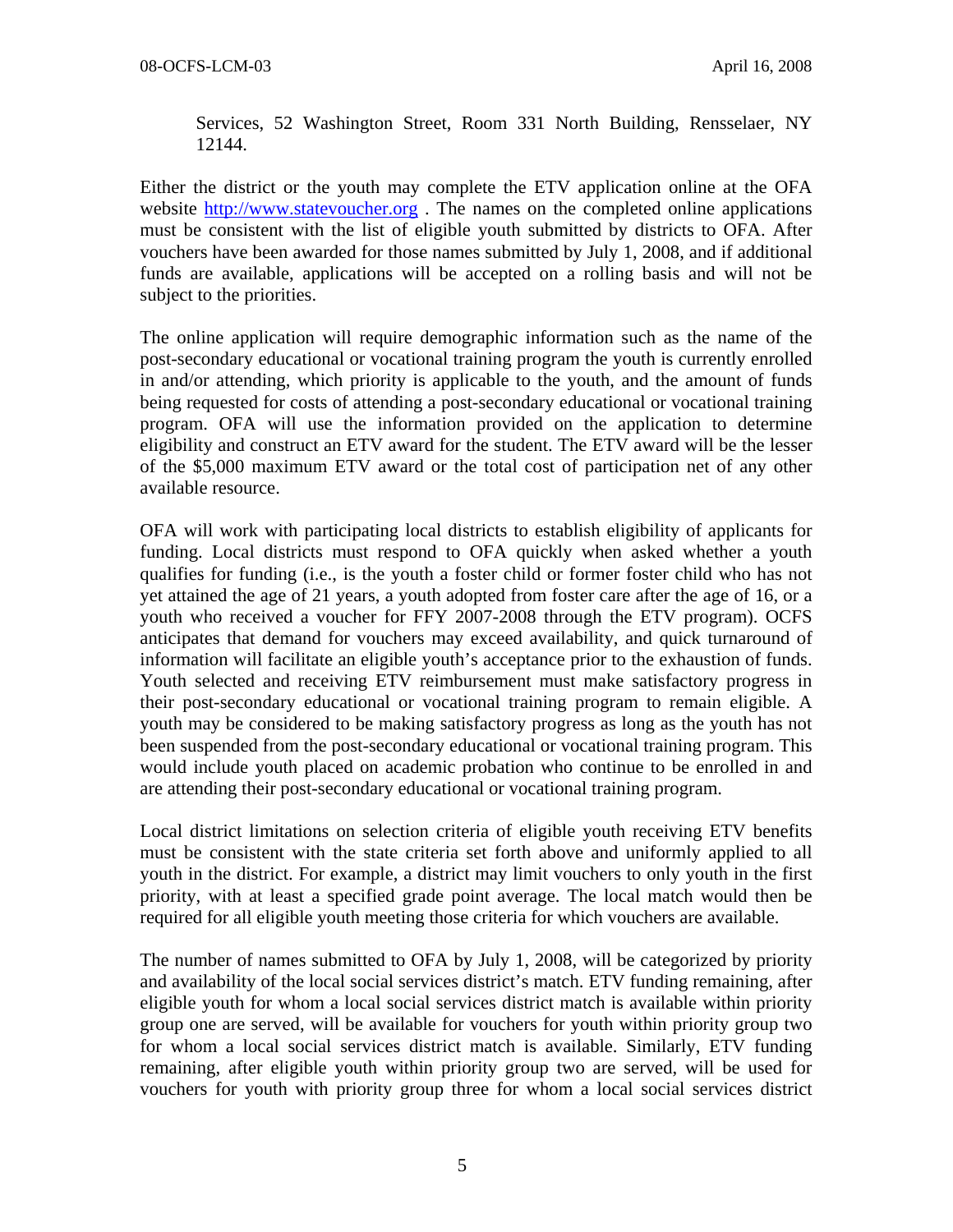match is available. Finally, any funding remaining, after eligible youth within priority group three are served, will be used for vouchers for youth within priority group four for whom a local social services district match is available. If funding is insufficient to provide vouchers for an entire priority category, funds will be prorated within the priority reached. Based on the amount of funding available within the priority, need for funding will determine the amount of the voucher. Applications will be accepted on an ongoing basis and, should funding be available after July 1, 2008, applicants for whom a local social services district match is available will be awarded vouchers based on receipt of application.

## **VI. Education and Training Voucher (ETV) Coordinator**

In accordance with 05-OCFS-LCM-01, each local social services district is required to identify a person to serve as the ETV coordinator. Local social services districts must advise their OCFS Regional Office of any changes in the name and/or phone number of the ETV coordinator by July 1, 2008.

OFA will coordinate efforts with the local social services district ETV coordinator regarding program applicants within the local social services district's jurisdiction.

## **VII. Contact Names**

.

/s/ Nancy W. Martinez

#### **Issued By:**

Name: Nancy W. Martinez Title: Director Division/Office: Strategic Planning and Policy Development

**\_\_\_\_\_\_\_\_\_\_\_\_\_\_\_\_\_\_\_\_\_\_\_\_\_\_\_\_\_\_\_\_\_\_\_\_\_\_\_\_\_**